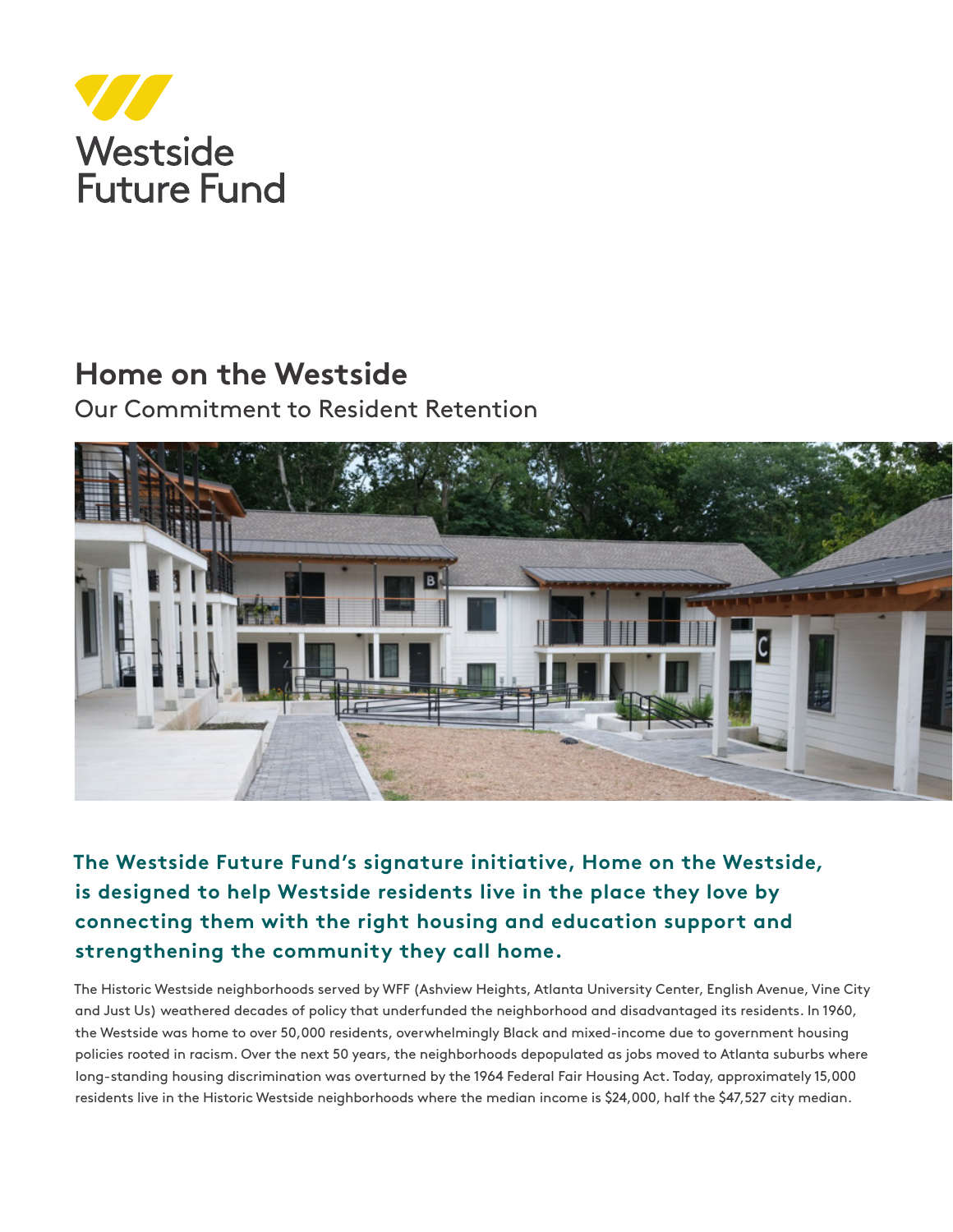

### **AN URGENT NEED FOR RACIAL EQUITY**

An influx of jobs and people are returning to the heart of the city, driven by public investments like the Atlanta Beltline, changing housing preferences, and frustration with longer commute times. Within a 2-mile radius of the Westside, over 20,000 jobs are promised from developments including the Microsoft purchase of Quarry Yards and the Centennial Yards buildout of the "gulch." The upside of spectacular growth in economic opportunity is countered by the pressure it places on land prices, driving the displacement of Westside residents, who are often low-wage workers. Left unchecked, the trend of gentrification will continue – a higher-wage majority white population will likely replace the indigenous black population.

To empower residents against this displacement, Home on the Westside connects those with ties to the Historic Westside to high-quality, affordable housing to buy or rent. In 2017, WFF launched a \$50 million philanthropic campaign to accomplish this vision. Thanks to investments from Atlanta's leading corporations to establish a social impact fund, **WFF can leverage every \$1 donated to Home on the Westside with \$2 from the WFF Impact Fund. The WFF Impact Fund multiplies the transformative power of your charitable gift.**

# **To date, WFF has raised \$25 million for affordable housing. But to reach our goal in service of our neighbors, we need your help.**

Our biggest near-term challenge is providing quality rental housing for low-wage renters and retirees earning \$26,700 annually or less. Following the best practice that no more than 30% of one's annual income should go towards housing, minimum wage workers earning \$15,080 a year only have \$377/month for housing. Housing at that rate is rapidly disappearing in our neighborhoods.

With 92% of Historic Westside residents renting, the need for affordable rentals is critical. More than 70% of residents currently rent substandard, privately-owned units. But you can change that through *Home on the Westside*.

## **This is where you can help make a difference.**

Within this 70%, research in 2017 identified 1,500 lowquality rental units that were owned by private investors whose residents earn \$25,000 or less. These residents were at high risk of displacement as investors cashed out or developed the units and increased the rent.

**When you invest with Home on the Westside, you invest in permanently affordable multifamily housing because WFF owns the property – not a private investor seeking a profit.**

In addition, as part of Home on the Westside, a small but growing number of long-time Westside residents are achieving the American dream of homeownership. Our model is working and together, we can equip residents with the resources they need to ensure the Westside is a place where everyone can live, work, and thrive.

To ensure access to high quality affordable rental housing, WFF established a goal of 1,500 units by acquiring and developing 800 units ourselves to serve residents at 60% average median income (AMI) or less, and by collaborating with partner organizations to develop an additional 700 units. Over the last four years, WFF has steadily acquired blighted and abandoned properties and transformed them into what our neighbors need. Right now, WFF's roster includes approximately 379 multifamily/single family units that provide a way for our residents to continue to live in the place they love. However, we cannot continue to ensure that life-changing opportunity for others or reach our goal of acquiring and developing 800 units without an additional \$25 million in support. school culture throughout the Washington High School children and their families by investing more than \$1.5 million a year in the Washington cluster. We kicked off our efforts with Hollis Innovation Academy, a PreK-8 STEM school. At the start of our partnership Hollis was one of our city's lowest performing schools. With our investments and those of other partners, Hollis has emerged as one of the fastest and highest performing turn-around schools in the district. To continue the momentum, in 2019, we extended our commitment to Booker T. Washington High School. Starting in 2022, the

**To that end, we know that housing is the cornerstone of that vision and that access to cradle-to-career educational opportunities fuels success.** To truly revitalize the Westside and ensure Atlanta remains a competitive source of talent for years to come, we must prepare the next generation of Atlantans for a brighter future. In 2017, WFF established an innovative partnership with Atlanta Public Schools to invest strategically in delivering wraparound support services and elevating academics and cluster. Through Home on the Westside, we are supporting

WFF partnership to support families and bolster overall student achievement will include the Washington cluster's remaining three schools: Herman J. Russell West End Academy, M. Agnes Jones Elementary and Tuskegee Airmen Global Academy.

#### **WE NEED YOU**

**An investment in WFF is an investment in your neighbors who are integral to the social fabric of our city.**  It's an investment in Atlanta's future as a premiere city in the Southeast, the country and globally. Atlanta is a place we all love, and with your help, the Historic Westside will be a place more people can call home – a place of security and opportunity. Together we can advance the progress made on the Historic Westside into a national model of economic justice and racial equity.